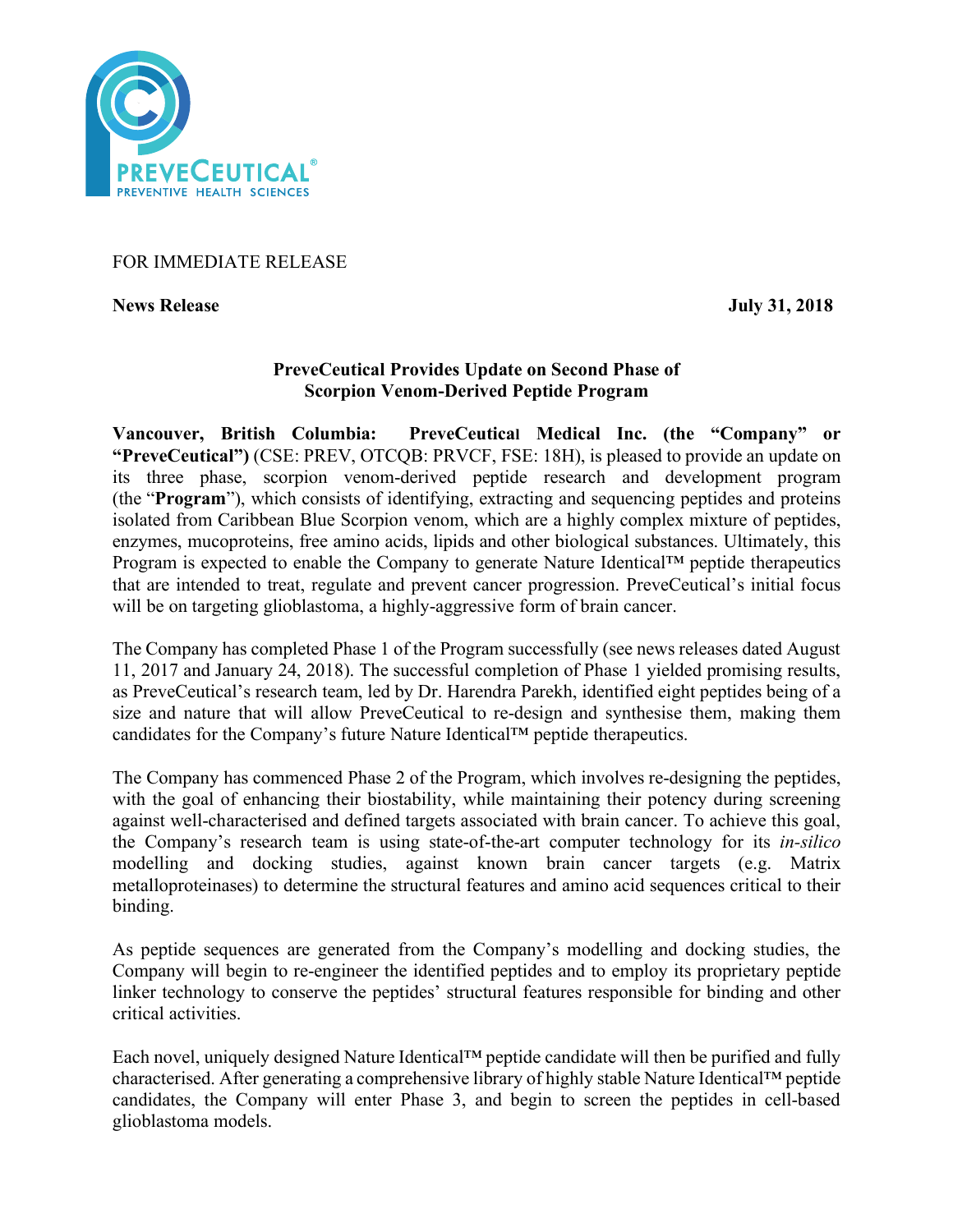## *About PreveCeutical*

PreveCeutical is a health sciences company that develops innovative options for preventive and curative therapies utilizing organic and nature identical products.

PreveCeutical aims to be a leader in preventive health sciences and currently has five research and development programs, including: dual gene therapy for curative and prevention therapies for diabetes and obesity; the Sol-gel drug delivery program; Nature Identical™ peptides for treatment of various ailments; non-addictive analgesic peptides as a replacement to the highly addictive analgesics such as morphine, fentanyl and oxycodone; and a therapeutic product for treating athletes who suffer from concussions (mild traumatic brain injury). In addition, the Company has recently launched a cannabis division responsible for bringing an array of high-quality, medicinal cannabis-based products to market.

PreveCeutical sells CELLB9®, an Immune System Booster. CELLB9® is an oral solution containing polarized and potentiated essential minerals extracted from a novel peptide obtained from Caribbean Blue Scorpion venom. Scorpion venoms have a history of use in traditional medicine in African and Asian countries to treat various diseases and chronic pain. This product is available on the Company's website.

For more information about PreveCeutical, please visit www.PreveCeutical.com, follow us on Twitter: http://twitter.com/PreveCeuticals and Facebook: www.facebook.com/PreveCeutical.

## *On Behalf of the Board of Directors*

*"Stephen Van Deventer"* Chairman, CEO and President

## *For further information, please contact:*

Deanna Kress Director of Corporate Communications & Investor Relations +1-778-999-6063 deanna@PreveCeutical.com

#### *Forward-Looking Statements:*

This news release contains forward-looking statements and forward-looking information (collectively, "forwardlooking statements") within the meaning of applicable Canadian and U.S. securities legislation, including the United States *Private Securities Litigation Reform Act of 1995*. All statements in this news release that are not purely historical are forward-looking statements and include statements regarding beliefs, plans, expectations and orientations regarding the future including, without limitation, the ability of the Company to re-design and synthesize target peptides, the success of the *in silico* screening and its application to *in vivo* or *in vitro* screening models and the Company's anticipated business plans and its prospect of success in executing its proposed plans. Often, but not always, forward-looking statements can be identified by words such as "plans", "expects", "may", "intends", "anticipates", "believes", "proposes" or variations of such words including negative variations thereof and phrases that refer to certain actions, events or results that may, could, would, might or will occur or be taken or achieved. Actual results could differ from those projected in any forward-looking statements due to numerous factors including, but not limited to, the state of the financial markets for the Company's equity securities and the inability of the Company to successfully meet its research milestone, execute its proposed business plans and obtain the financing required to carry out its planned future activities, and difficulties in research and development activities, generally. Other factors such as general economic, market or business conditions or changes in laws, regulations and policies